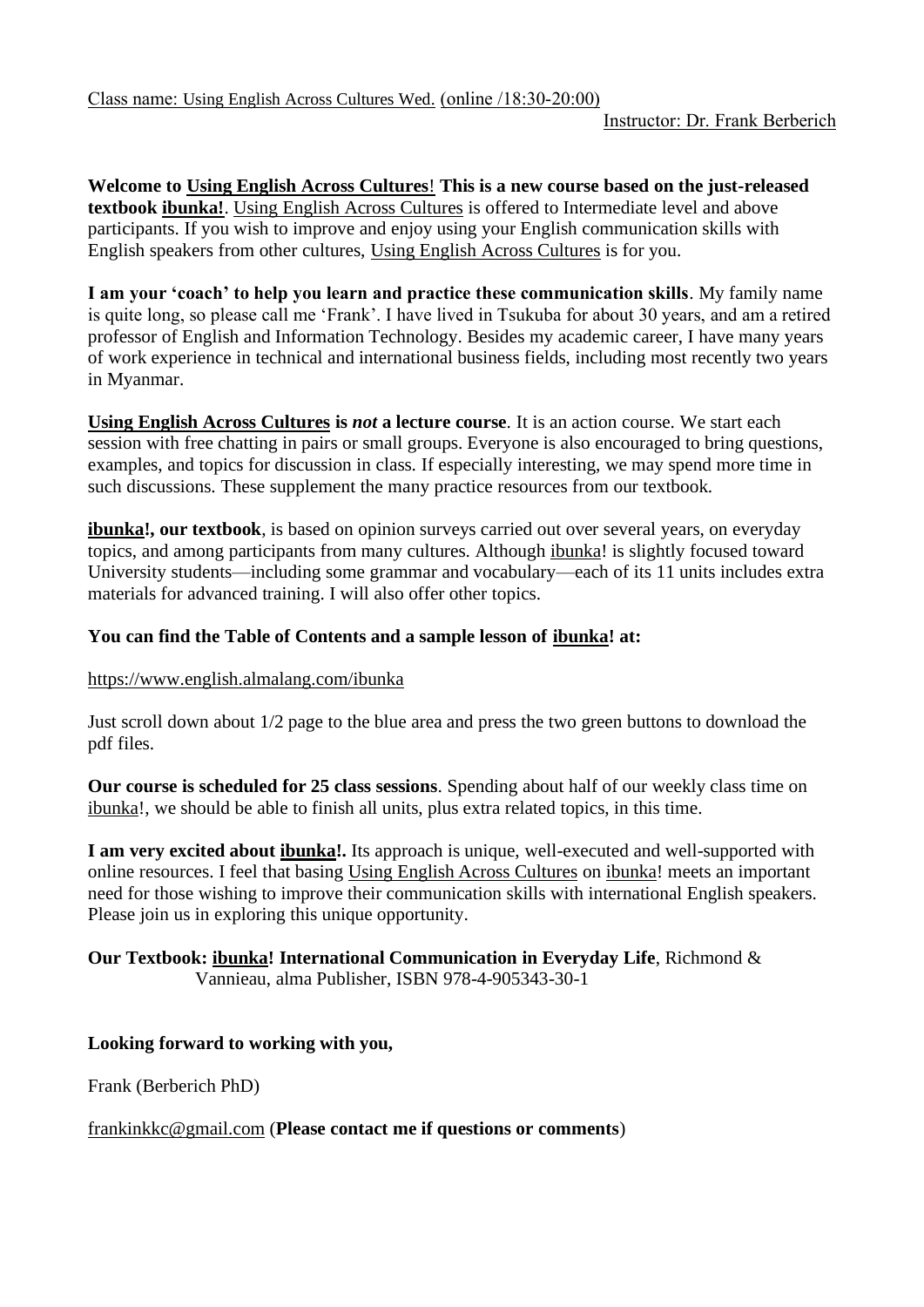# Class name: Using English Across Cultures Wed. (online /18:30-20:00) Instructor: Dr. Frank Berberich

 $\overline{2}$ 

2022 April

| Sun |    |    |    | Mon   Tue   Wed   Thur | Fri | Sat            |
|-----|----|----|----|------------------------|-----|----------------|
|     |    |    |    |                        |     | $\overline{2}$ |
| 3   | 4  | 5  | 6  |                        | 8   | 9              |
| 10  | 11 | 12 | 13 | 14                     | 15  | 16             |
| 17  | 18 | 19 | 20 | 21                     | 22  | 23             |
| 24  | 25 | 26 | 27 | 28                     | 29  | 30             |
|     |    |    |    |                        |     |                |

May

| <b>Sun</b> |    |    |    | Mon   Tue   Wed   Thur | Fri | <b>Sat</b> |
|------------|----|----|----|------------------------|-----|------------|
|            | 2  | 3  |    | 5                      | 6   |            |
| 8          | 9  | 10 | 11 | 12                     | 13  | 14         |
| 15         | 16 | 17 | 18 | 19                     | 20  | 21         |
| 22         | 23 | 24 | 25 | 26                     | 27  | 28         |
| 29         | 30 | 31 |    |                        |     |            |
|            |    |    |    |                        |     |            |

June

| --- |    |    |    |                        |     |     |   |  |  |
|-----|----|----|----|------------------------|-----|-----|---|--|--|
| Sun |    |    |    | Mon   Tue   Wed   Thur | Fri | Sat |   |  |  |
|     |    |    |    | 2                      | 3   |     |   |  |  |
| 5   | 6  |    | 8  | 9                      | 10  |     |   |  |  |
| 12  | 13 | 14 | 15 | 16                     | 17  | 18  |   |  |  |
| 19  | 20 | 21 | 22 | 23                     | 24  | 25  |   |  |  |
| 26  | 27 | 28 | 29 | 30                     |     |     | 5 |  |  |
|     |    |    |    |                        |     |     |   |  |  |

July

| Sun   Mon   Tue   Wed   Thur |    |    |    |    | Fri | <b>Sat</b> |   |
|------------------------------|----|----|----|----|-----|------------|---|
|                              |    |    |    |    |     | 2          |   |
| 3                            |    | 5  | 6  |    | 8   |            |   |
| 10                           | 11 | 12 | 13 | 14 | 15  | 16         |   |
| 17                           | 18 | 19 | 20 | 21 | 22  | 23         |   |
| 24                           | 25 | 26 | 27 | 28 | 29  | 30         | 4 |
|                              |    |    |    |    |     |            |   |

August

| <b>Sun</b> | Mon | Tue |    | Wed Thur | Fri | Sat |
|------------|-----|-----|----|----------|-----|-----|
|            |     | 2   | 3  | 4        | 5   | 6   |
|            | 8   | 9   | 10 |          | 12  | 13  |
| 14         | 15  | 16  | 17 | 18       | 19  | 20  |
| 21         | 22  | 23  | 24 | 25       | 26  | 27  |
| 28         | 29  | 30  | 31 |          |     |     |
|            |     |     |    |          |     |     |

#### September

|    |    |    |    | Sun   Mon   Tue   Wed   Thur | Fri | <b>Sat</b> |   |
|----|----|----|----|------------------------------|-----|------------|---|
|    |    |    |    |                              | 2   |            |   |
|    | 5  | 6  |    | 8                            | 9   | 10         |   |
| 11 | 12 | 13 | 14 | 15                           | 16  |            |   |
| 18 | 19 | 20 | 21 | 22                           | 23  | 24         |   |
| 25 | 26 | 27 | 28 | 29                           | 30  |            | 4 |
|    |    |    |    |                              |     |            |   |

| October        |     |    |    |                  |     |     |  |  |  |
|----------------|-----|----|----|------------------|-----|-----|--|--|--|
| <b>Sun</b>     | Mon |    |    | Tue   Wed   Thur | Fri | Sat |  |  |  |
|                |     |    |    |                  |     |     |  |  |  |
| $\overline{2}$ | 3   | 4  | 5  | 6                |     | 8   |  |  |  |
| 9              | 10  | 11 | 12 | 13               | 14  | 15  |  |  |  |
| 16             | 17  | 18 | 19 | 20               | 21  | 22  |  |  |  |
| 23             | 24  | 25 | 26 | 27               | 28  | 29  |  |  |  |
| 30             | 31  |    |    |                  |     |     |  |  |  |

November

|    | Sun   Mon |    |                | Tue   Wed   Thur   Fri |    | Sat |
|----|-----------|----|----------------|------------------------|----|-----|
|    |           |    | $\overline{2}$ | 3                      |    | 5   |
| 6  |           | 8  | 9              | 10                     | 11 | 12  |
| 13 | 14        | 15 | 16             | 17                     | 18 | 19  |
| 20 | 21        | 22 | 23             | 24                     | 25 | 26  |
| 27 | 28        | 29 | 30             |                        |    |     |
|    |           |    |                |                        |    |     |

 $\overline{\mathbf{4}}$ 

 $\overline{2}$ 

 $\overline{4}$ 

| December |      |    |    |                  |     |            |  |  |  |
|----------|------|----|----|------------------|-----|------------|--|--|--|
| Sun      | Monl |    |    | Tue   Wed   Thur | Fri | <b>Sat</b> |  |  |  |
|          |      |    |    |                  | 2   | 3          |  |  |  |
|          | 5    | 6  |    | 8                | 9   | 10         |  |  |  |
| 11       | 12   | 13 | 14 | 15               | 16  |            |  |  |  |
| 18       | 19   | 20 | 21 | 22               | 23  | 24         |  |  |  |
| 25       | 26   | 27 | 28 | 29               | 30  | 31         |  |  |  |
|          |      |    |    |                  |     |            |  |  |  |
|          |      |    |    |                  |     | T.L.I      |  |  |  |

 $\overline{\text{Total}}$  25

|     | 2023 January |       |    |          |     |     |  |  |  |  |  |
|-----|--------------|-------|----|----------|-----|-----|--|--|--|--|--|
| Sun | Mon          | Tue I |    | Wed Thur | Fri | Sat |  |  |  |  |  |
|     | 2            | 3     |    | 5        | 6   |     |  |  |  |  |  |
| 8   | 9            | 10    |    | 12       | 13  | 14  |  |  |  |  |  |
| 15  | 16           | 17    | 18 | 19       | 20  | 21  |  |  |  |  |  |
| 22  | 23           | 24    | 25 | 26       | 27  | 28  |  |  |  |  |  |
| 29  | 30           | 31    |    |          |     |     |  |  |  |  |  |
|     |              |       |    |          |     |     |  |  |  |  |  |

February

|    |    |    |    | Sun   Mon   Tue   Wed   Thur | Fri | <b>Sat</b> |
|----|----|----|----|------------------------------|-----|------------|
|    |    |    |    | 2                            | 3   |            |
| 5  | 6  |    | 8  | 9                            | 10  |            |
| 12 | 13 | 14 | 15 | 16                           | 17  | 18         |
| 19 | 20 | 21 | 22 | 23                           | 24  | 25         |
| 26 | 27 | 28 |    |                              |     |            |
|    |    |    |    |                              |     |            |

March

| Sun | Mon |    |    | Tue   Wed   Thur | Fri | <b>Sat</b> |
|-----|-----|----|----|------------------|-----|------------|
|     |     |    |    | 2                | 3   |            |
| 5   | 6   |    | 8  | 9                | 10  |            |
| 12  | 13  | 14 | 15 | 16               | 17  | 18         |
| 19  | 20  | 21 | 22 | 23               | 24  | 25         |
| 26  | 27  | 28 | 29 | 30               | 31  |            |
|     |     |    |    |                  |     |            |

オンライン授業 Online